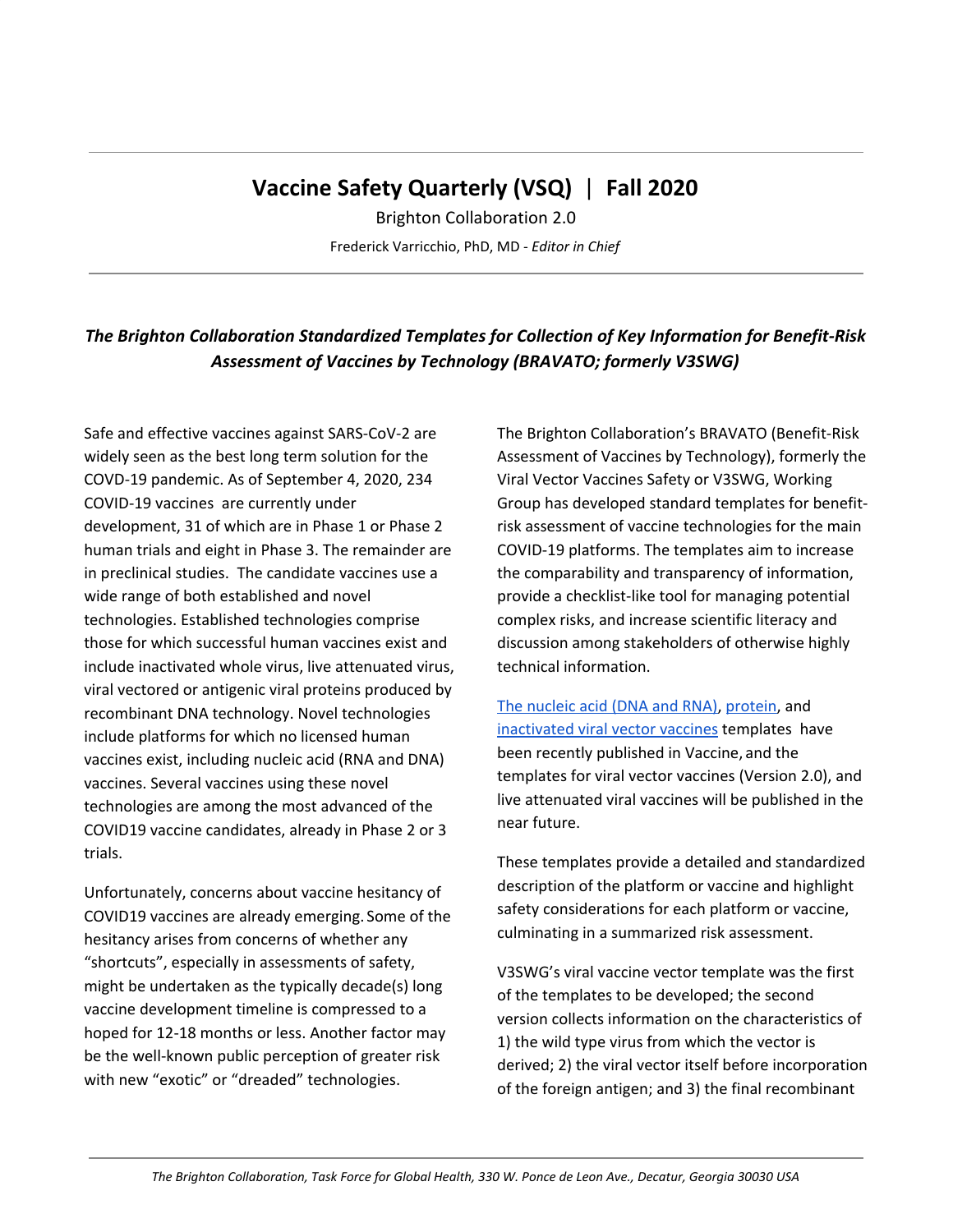viral vector vaccine studied in animals and humans, toxicology and potency, with an overall adverse effect and risk assessment.

Presentation of the completed viral vaccine vector template for the Ebola vaccine template to the World Health Organization (WHO) Global Advisory Committee on Vaccine Safety (GACVS) in June 5-6, 2019 resulted in GACVS endorsing the template for use in review of other Ebola vaccines "as it offers a structured approach to evaluating safety." Accordingly, completed templates describing adenovirus 26 and modified variant Ankara (MVA) vector Ebola vaccines were discussed at the December 4-5, 2019 GAVCS meeting with similar endorsement for future use.

After presentation of the new template,s relevant to COVID19 vaccines, at its May 27-28, 2020 meeting, the GACVS [recommended](https://apps.who.int/iris/bitstream/handle/10665/333136/WER9528-eng-fre.pdf?ua) "any review of the safety of new vaccines be based on the appropriate Brighton Collaboration standardized templates for benefit–risk assessment of vaccines (by technology platforms) which offers a structured approach to evaluating safety,when available and approved. . GACVS advised that templates be pilot-tested in a number of scenarios and then adapted accordingly."

The templates are living documents and the latest version of the templates are available on [Brighton](http://www.brightoncollaboration.us/V3SWG) [Collaboration](http://www.brightoncollaboration.us/V3SWG) website. The templates are currently being utilized by the Coalition for [Epidemic](http://www.cepi.net/) [Preparedness](http://www.cepi.net/) Innovations (CEPI) funded vaccine developers for a wide range of pathogens via diverse platforms.

We hope that other vaccine developers will follow, especially those whose candidates will soon enter human trials with stakeholders who would benefit from clear communications of the benefit-risk information in the templates.



**Sonali Kochhar** Global Healthcare Consulting; University of Washington, Seattle, USA

**Robert T Chen** *Scientific Director* Brighton Collaboration

## *THE BRIGHTON WEBSITE*

As part of our transition from BC1.0 to BC2.0, we have been working on a new and improved website! The old website [\(www.brightoncollaboration.org\)](http://www.brightoncollaboration.org/) will remain operational through December 2020 so that there is no disruption in members' access to the BC Academy feature. The initial version of the new website is already up and running at [http://brightoncollaboration.us](http://brightoncollaboration.us/) and [http://brightoncollaboration.info](http://brightoncollaboration.info/), and contains all content from the old site except for some of the content contained solely within the Academy. Once we finalize the Academy portion of the new website (later this year), we will close the old site down and make the original URL the primary URL for the new site as well. We also plan to bring in further web development expertise to make the new website as professional and user friendly as possible. In the meantime, please feel free to provide feedback on content and structure of the new website by emailing the BC coordinator at

[bc-coordinator@taskforce.org](mailto:bc-coordinator@taskforce.org), and keep an eye out for new content and features on the website as we go forward!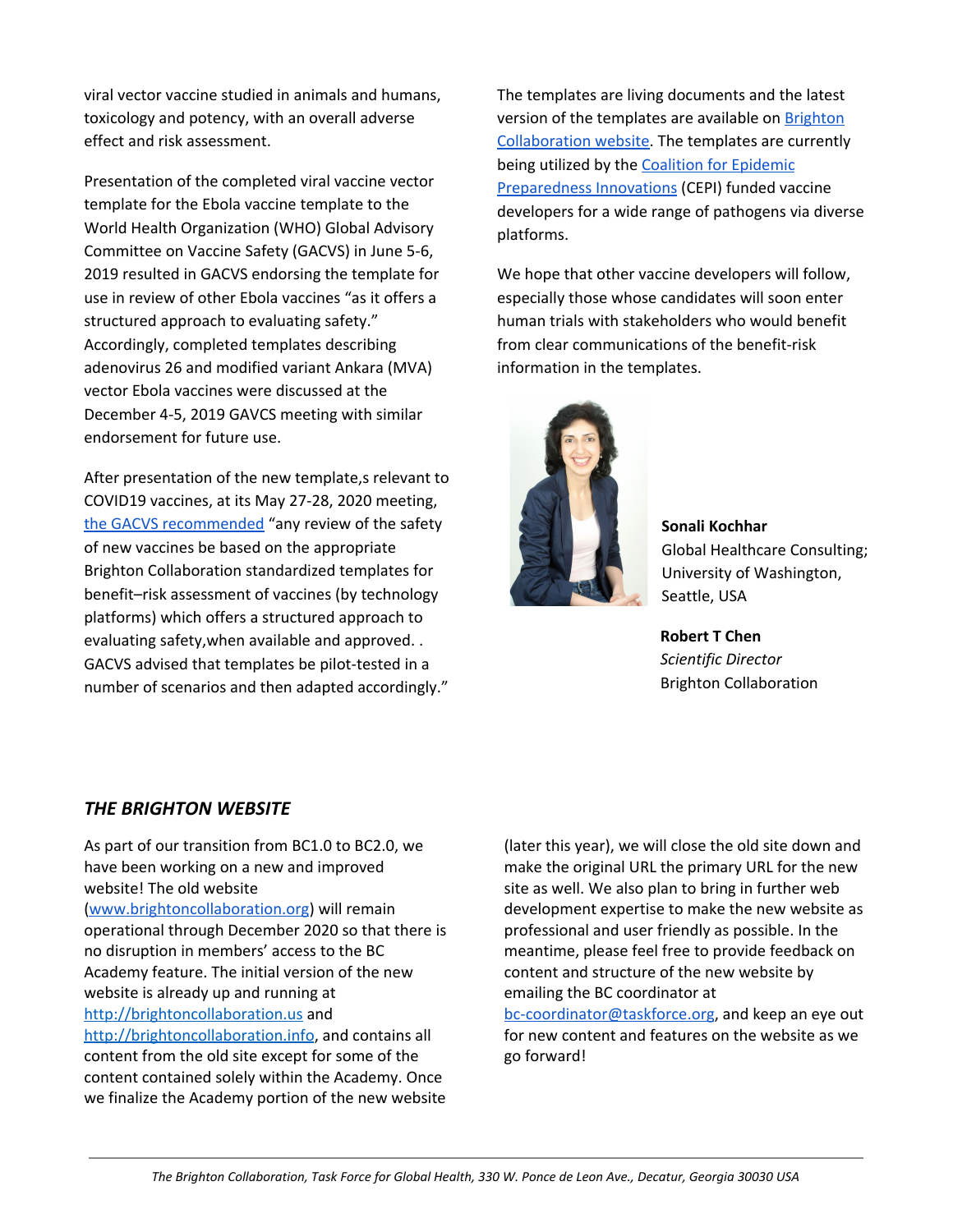## **COVID-19**

Over 47,000 citations coded COVID-19 are listed in PubMed. Many appear to be from China but from many other countries as well. The signs, symptoms, course, and sequelae of this disease are still evolving and probably will continue to do so for some time. Johns Hopkins University maintains a COVID-19 dashboard which provides a daily global update.

In terms of pathophysiology, the virus first binds ACE ll (angiotensin converting enzyme) receptors in the nasopharynx but [persists](https://www.ema.europa.eu/en/news/latest-data-support-continued-use-ace-inhibitors-arb-medicines-during-covid-19-pandemic) longer in the lower [respiratory](https://www.ema.europa.eu/en/news/latest-data-support-continued-use-ace-inhibitors-arb-medicines-during-covid-19-pandemic) tract. It can cause total destruction of the lung but actually affects multiple organ systems. Longer term effects include fatigue and somnolence. [Frequent](https://jamanetwork.com/journals/jama/fullarticle/2768351) cardiac effects have been reported. The total number of cases and deaths continue to increase with possible recundrences in some areas. For the generalist an article on [pathophysiology,](https://jamanetwork.com/journals/jama/fullarticle/2768391) [transmission,](https://jamanetwork.com/journals/jama/fullarticle/2768391) diagnosis and treatment was recently published. A "new AE" COVID-19 related inflammatory multisystem disorder has been reported and is similar to Kawasaki disease. Its status is currently being discussed. One very important issue still unanswered is how long [antibodies](https://www.thelancet.com/journals/lancet/article/PIIS0140-6736(20)31483-5/fulltext) to [Covid-19](https://www.thelancet.com/journals/lancet/article/PIIS0140-6736(20)31483-5/fulltext) will persist [\(Emerg](https://wwwnc.cdc.gov/eid/article/26/11/20-2736_article) Infect Dis. 2020 Nov). The answer to this also affects calculations about herd immunity (re: [Gallo\)](https://twitter.com/drrobertcgallo?lang=en).

It is noteworthy that Francis Collins, NIH director, convened a meeting quickly in April to discuss [drug](https://www.nih.gov/news-events/news-releases/nih-launch-public-private-partnership-speed-covid-19-vaccine-treatment-options) therapy of [COVID-19](https://www.nih.gov/news-events/news-releases/nih-launch-public-private-partnership-speed-covid-19-vaccine-treatment-options). This meeting brought together government scientists, regulators, FDA and drug industry leaders. They identified 170 compounds of potential interest. However to date drug therapy is still focused on Remdesivir.

Of general interest is a [story](https://www.nytimes.com/2020/07/09/health/regeneron-monoclonal-antibodies.html) about how one biotech company rapidly turned significant attention and effort toward developing a Covid-19 treatment. That company, Regeneron, has a product starting a phase 3 trial.

### **COVID-19 vaccine**

Over 200 possible vaccines are reportedly in some stage of development. Some are in clinical trials. The London School of Public Health maintains a [website](https://vac-lshtm.shinyapps.io/ncov_tracker/) with details of stage of development and vaccine type. But there is also a report that some trials are progressing slower than planned because of lack of supplies and patient recruitment. There has been much discussion about how a vaccine should be efficiently and fairly distributed. It has even been [suggested](https://www.nytimes.com/2020/08/27/health/covid-19-vaccines.html) that it might be advantageous to distribute a vaccine with moderate efficacy on an interim basis. Also more than one vaccine may be necessary to quickly satisfy global demand. Some groundwork and planning have been done in anticipation of the availability of the vaccine.

Thinking ahead Brighton Collaboration has been involved along with CEPI in developing a [list](https://brightoncollaboration.us/priority-list-aesi-covid/) of [possible](https://brightoncollaboration.us/priority-list-aesi-covid/) AEFIs that may be associated with a COVID-19 vaccine. One concern is the potential for enhanced disease. This is theoretical for COVID-19 but has been seen with SARS and MERS-Cov vaccines in animal models. At least six different platform technologies are being used in the attempt to develop this vaccine; many of which are new (See first article)

Some other thoughts on enhanced resistance to COVID 19 have resurfaced. One is that immunization against one virus may stimulate the immune enough to spill over to help protect against another virus. There is a 1960 [russian](https://www.nytimes.com/2020/06/24/world/europe/vaccine-repurposing-polio-coronavirus.html) study which says that polio vaccine can protect against other viruses for one month.

Remarkably 9 potential covid-19 vaccine manufacturers have signed a public [pledge](https://www.wsj.com/articles/covid-19-vaccine-developers-prepare-joint-pledge-on-safety-standards-11599257729) to maintain high standards to ensure that any vaccine they manufacture will be safe and efficacious.

There have been numerous articles in the press about people who say that they don't want to be among the first to get a vaccine when one becomes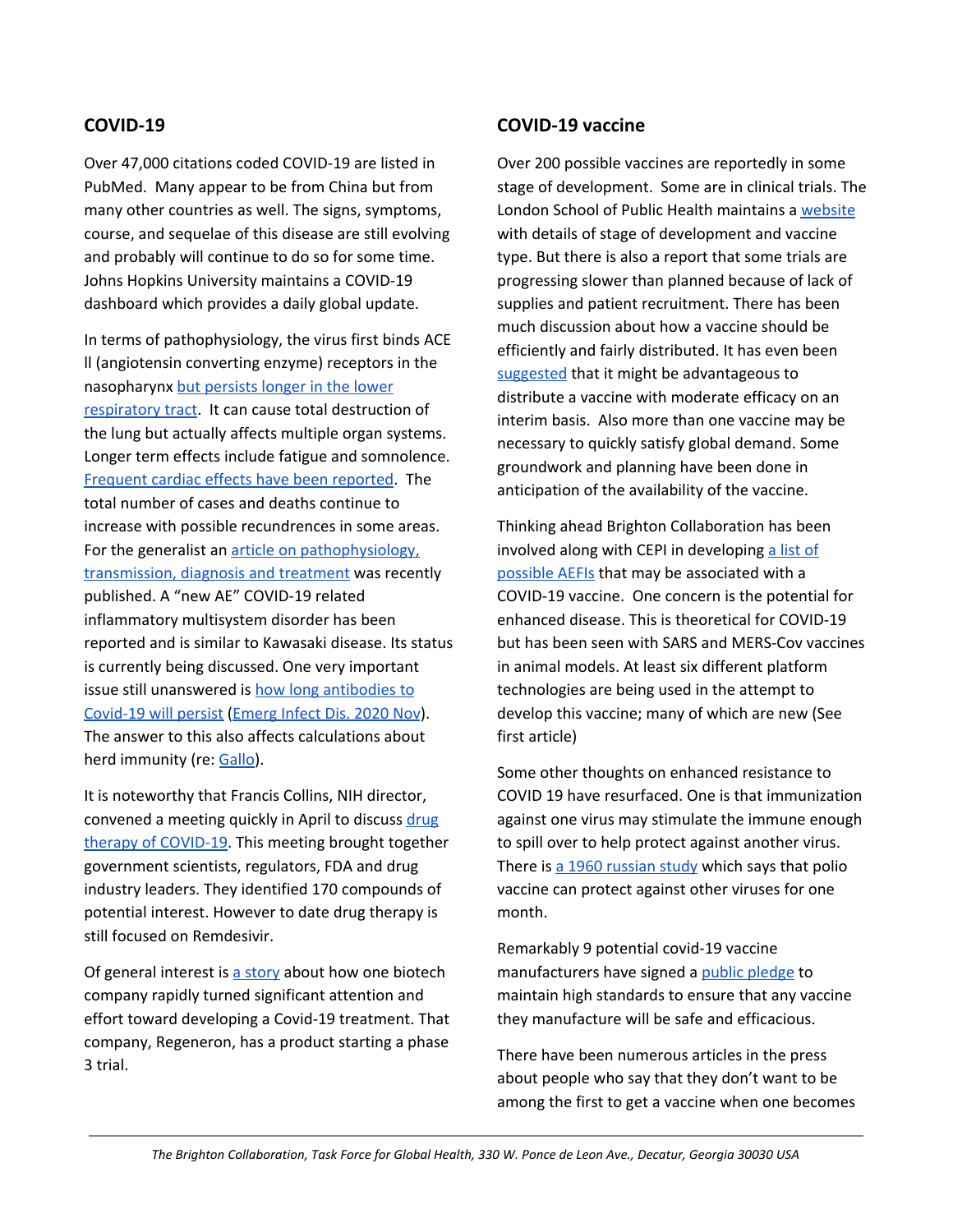available. Apparently this is because of a feeling that a vaccine may be rushed to market. Poor efficacy would be unfortunate because it could give individuals a false sense of confidence and undermine confidence in vaccines in general. There are also [reports](https://www.nytimes.com/2020/09/01/science/covid-19-vaccine-diy.html) of individuals concocting their own "vaccines" and not only giving it to themselves but also to others!

## **JOURNAL CLUB**

In collaboration with the International Society for Pharmacoepidemiology (ISPE) Special Interest Group (SIG) on Vaccines, the Brighton Collaboration is pleased to launch the Vaccine Safety Journal Club. Members of both organizations are invited to review and discuss the latest research on vaccine safety, from epidemiological methods to qualitative research. The journal club will take place quarterly during SIG meetings via Webex, and will be co-hosted by SIG Vice-Chair Cathy Panozzo, Harvard and BC member Nadja Vielot, U of No Carolina.

The inaugural journal club will be held **October 7, 2020 at 9:00am EDT**. We will discuss ["Alternative](https://pubmed.ncbi.nlm.nih.gov/32167038/) [observational](https://pubmed.ncbi.nlm.nih.gov/32167038/) designs to estimate the effectiveness of one dose of oral [cholera](https://pubmed.ncbi.nlm.nih.gov/32167038/) vaccine in Lusaka, [Zambia"](https://pubmed.ncbi.nlm.nih.gov/32167038/) by Ferreras et al.

To join the discussion, please complete this [Google](https://forms.gle/R1d7Dcp9P8zw34jT8) [Form](https://forms.gle/R1d7Dcp9P8zw34jT8) and we will include you on the mailing list.

### **VACCINE MISINFORMATION**

An [article](https://www.bloomberg.com/features/2020-zdoggmd-covid-antivaxxers/?cmpid=socialflow-facebook-business&utm_medium=social&utm_source=facebook&utm_content=business&utm_campaign=socialflow-organic) in a business paper, Bloomberg, describes a physician who has made a [personal](https://zdoggmd.com/) mission to counter anti vaxxers online.

Doubters are not new of course. A recent article describes Galileo's [approach](https://www.scientificamerican.com/article/how-galileo-battled-the-science-deniers-of-his-time/) but probably is not useful. Last month a [headline](https://www.nytimes.com/2020/06/27/upshot/coronavirus-americans-trust-experts.html) stated that Americans still trust the CDC on coronavirus. But I was disappointed to read that actually it was only 65% approval.

Dubé outlined approaches to improving communication to the public and reviewed materials available in Canada. They made specific [suggestions](https://www.ncbi.nlm.nih.gov/pubmed/32167088) for [improvement](https://www.ncbi.nlm.nih.gov/pubmed/32167088) such as: 1) targeting an audience and establishing trust, 2) providing balanced information, risks and benefits, 3) giving facts first before myths, 4) using visual aids, and 5) testing materials first. The CDC has 1 page ["tipsheets"](https://www.cdc.gov/vaccinesafety/hcproviders/talkingtopatients.html) on frequent vaccine questions and responses. These are available in bulk should physicians be encouraged to keep some in their waiting areas.

The UN has just [announced](https://news.un.org/en/story/2020/05/1064622) an effort to make reliable covid'19 information available to everyone called ["Verified"](https://www.shareverified.com/en). It enables volunteers from around the world to share information. The theory is to enable social organization, people providing information to friends, family, and social networks. Has anyone read about this already?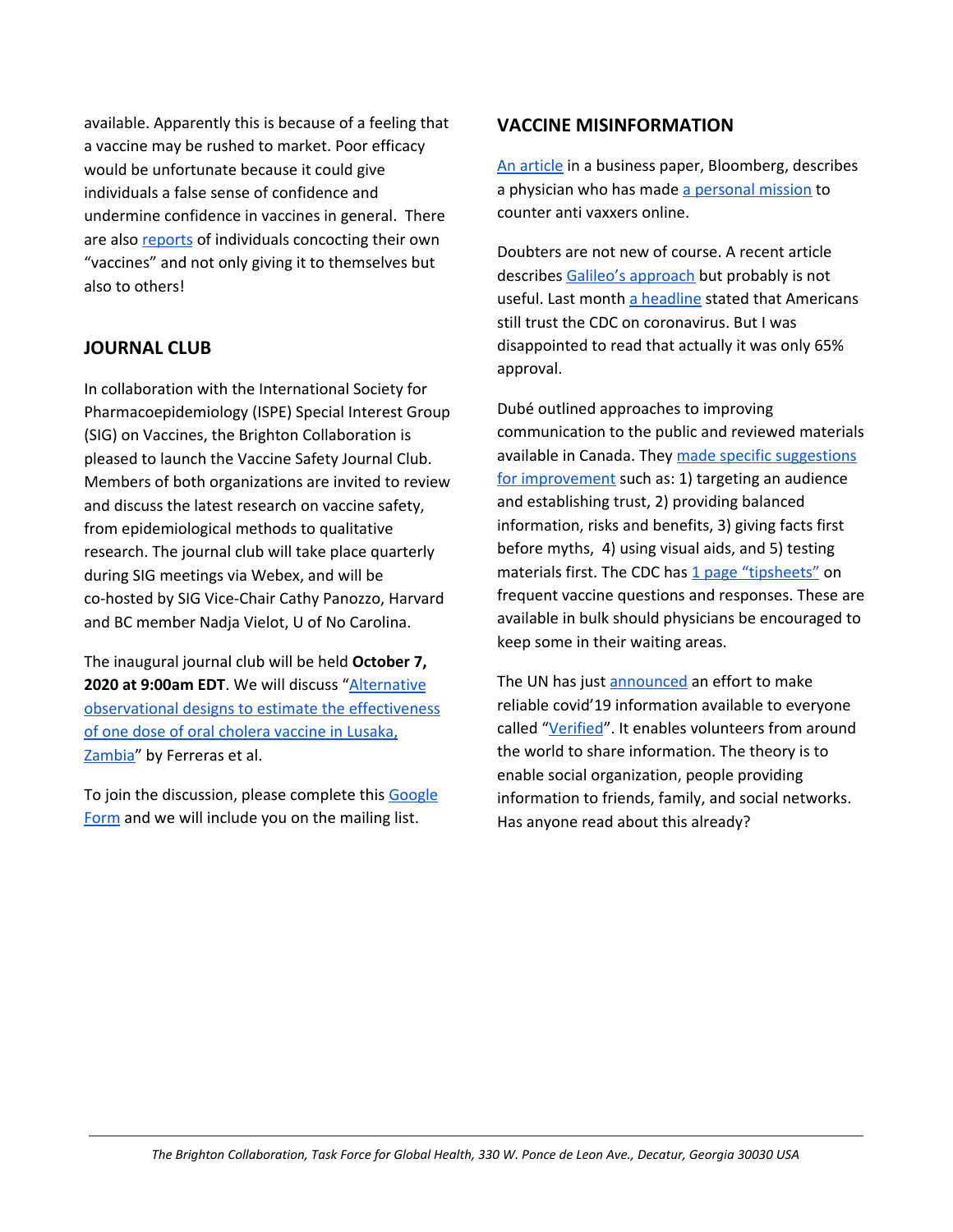## **RISK OF SUBDELTOID BURSITIS FOLLOWING INFLUENZA VACCINATION**

Jonathan Duffy Immunization Safety Office Centers for Disease Control and Prevention

The findings and conclusions in this report are those of the author and do not necessarily represent the official position of the Centers for Disease Control and Prevention.

The Institute of Medicine [published](https://www.acpjournals.org/doi/10.7326/M19-3176) a report in 2012

that concluded that there was evidence supporting a causal relationship between the injection of a vaccine and subdeltoid bursitis. Since then, the Vaccine Injury Compensation Program has received an increasing number of claims for alleged shoulder injuries. However, the incidence and risk of bursitis following vaccination was not known. The CDC conducted a study to address this question. A population-based study was done using the Vaccine Safety Datalink (VSD), which drew upon health care encounter data for more than 10 million members of 7 U.S. health care organizations. The study focused on the risk associated with influenza vaccine, because most prior case reports involved influenza vaccine, which is the most common type of vaccine given in the United States with more than 160 million doses distributed annually and a recommendation that everyone over 6 months of age receive it each year.

The VSD study examined the incidence of subdeltoid bursitis following inactivated influenza vaccine during the 2016–2017 flu season in more than 2.9 million vaccinated people. The study included everyone aged 3 years and older, because children under the age of 3 typically receive injected vaccines in the thigh rather than the arm. Manual medical record review was used to confirm the diagnosis of bursitis and determine when the symptoms began in relation to when the vaccine was given. The study used a self-controlled risk interval analysis to

compare the incidence of bursitis during the 3 days following vaccination to a control period 30-60 days following vaccination. A significant incidence rate ratio of 3.24 was found based on sixteen cases in the risk interval compared to 51 cases in the control interval. The attributable risk was estimated to be 7.78 excess cases of subdeltoid bursitis per one million people vaccinated during the 3 days following vaccination. The findings support an association between vaccination and subdeltoid bursitis but suggest that vaccine associated cases are uncommon.

Previous case reports have implicated poor injection technique as the cause of bursitis or other adverse events involving the shoulder joint. Some reports have attributed shoulder injuries to injections given too high on the arm or to injections given too deep through the deltoid muscle. The VSD study relied on retrospective assessment of documentation in the medical record and could not assess the role of injection technique, though among nine case patients who attributed their bursitis to vaccination, two stated specific concerns about incorrect injection technique. It is possible that some of these events could be the result of poor injection technique and are therefore preventable. To prevent possible vaccinations errors, vaccine providers should ensure all staff members who administer vaccines receive training on proper vaccine administration.

## **Political Epidemiology**

Trump [administration](https://apnews.com/article/7a00d5fba3249e573d2ead4bd323a4d4) buries detailed CDC advice on [reopening](https://apnews.com/article/7a00d5fba3249e573d2ead4bd323a4d4)

Trump aides [undercut](https://www.nytimes.com/2020/07/12/us/politics/fauci-trump-coronavirus.html) Fauci as he speaks up on virus [concerns](https://www.nytimes.com/2020/07/12/us/politics/fauci-trump-coronavirus.html)

So it has [come](https://xkcd.com/1022/) to this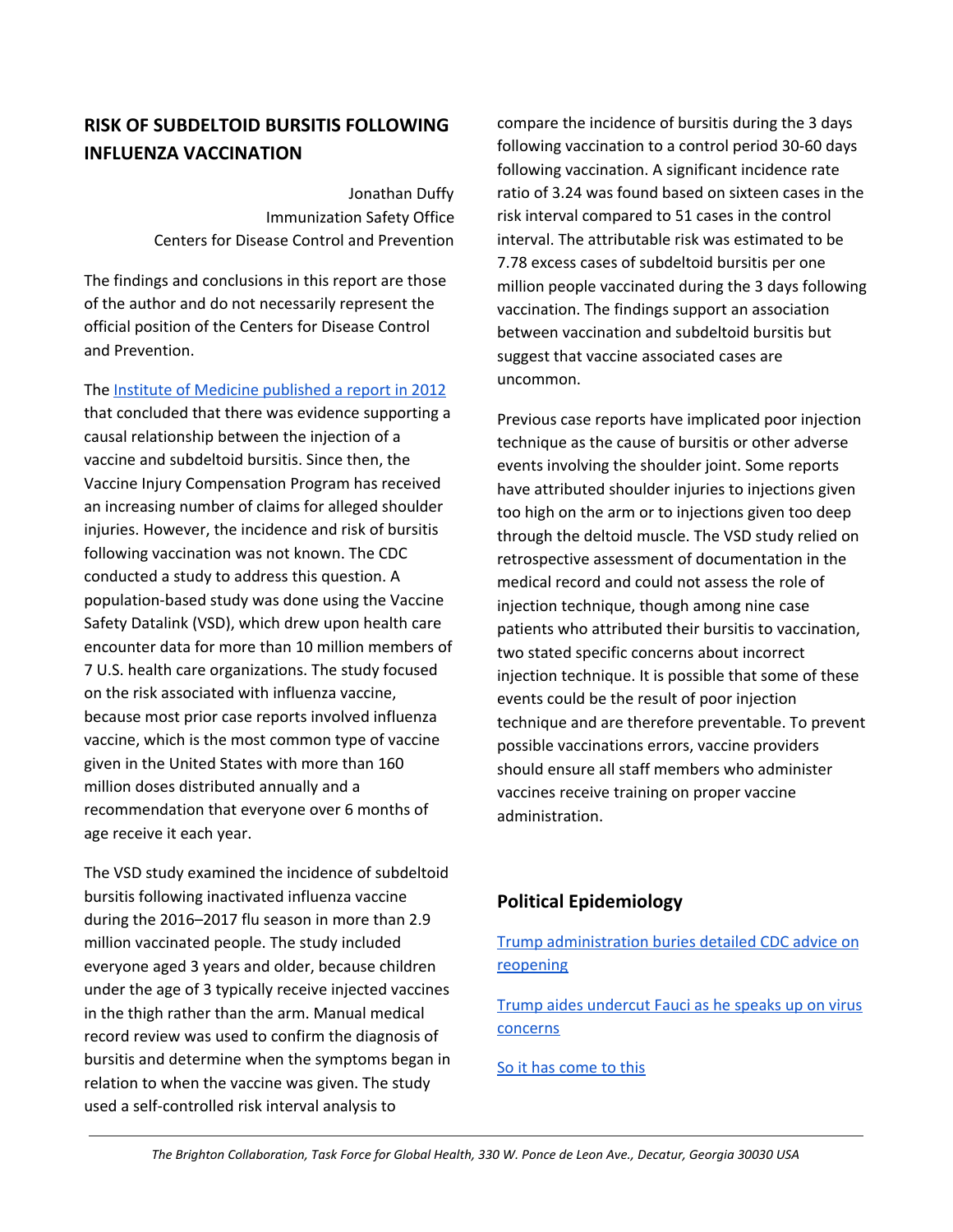CDC testing guidance was [published](https://www.nytimes.com/2020/09/17/health/coronavirus-testing-cdc.html) against scientists' [objections](https://www.nytimes.com/2020/09/17/health/coronavirus-testing-cdc.html)

## **WHO**

Lawrence Gostin, JD writes about the WHO the world needs. Required are adequate funding and political independence. He also [suggests](https://jamanetwork.com/journals/jama/fullarticle/2767148) moving WHO headquarters to Africa.

## **VSQ READERS**

The spring VSQ was emailed to over 800 readers. An estimate from the returned reader survey shows 30% of readers are from the US followed by Canada and India. Occupations are varied from clinical research to statistics to fund raising. All readers are invited to submit comments and articles to the VSQ.

## *LITERATURE*

There are over 23,000 citations in PubMed coded Vaccine Safety. This is increasing by about 150 per month. I have selected a few which may be of general interest.

## **1. Beliefs around childhood vaccines in the United States: A systematic review? Another survey of vaccine beliefs among the public**

[Vaccine](https://pubmed.ncbi.nlm.nih.gov/31562000/). 2019 Oct 23;37(45):6793-6802. doi: 10.1016/j.vaccine.2019.08.068.

*Corresponding Author:* Courtney Gidengil (RAND Corporation; Boston Children's Hospital, Boston, MA, USA)

*Background:* While childhood vaccines are safe and effective, some parents remain hesitant to vaccinate their children, which has led to outbreaks of vaccine preventable diseases. The goal of this systematic review was to identify and summarize the range of beliefs around childhood vaccines elicited using open-ended questions, which are better suited for discovering beliefs compared to closed-ended questions.

*Results:* Of 1727 studies identified, 71 were included, focusing largely on parents (including in general, and those who were vaccine hesitant or at risk of hesitancy). Seven themes emerged: *Adverse effects* were most prominent, followed by *mistrust*, *perceived lack of necessity*, *pro-vaccine opinions*,

*skepticism about effectiveness*, *desire for autonomy*, and *morality concerns*. The most commonly described beliefs included that vaccines can cause illnesses; a child's immune system can be overwhelmed if receiving too many vaccines at once; vaccines contain harmful ingredients; younger children are more susceptible to vaccine adverse events; the purpose of vaccines is profit-making; and naturally developed immunity is better than that acquired from vaccines. Nearly a third of the studies exclusively assessed minority populations, and more than half of the studies examined beliefs only regarding HPV vaccine.

*Conclusions*: Few studies used open-ended questions to elicit beliefs about vaccines. Many of the studies that did so focused on the HPV vaccine. Concerns about vaccine safety were the most commonly stated beliefs about childhood vaccines, likely because studies were designed to capture barriers and challenges to vaccination.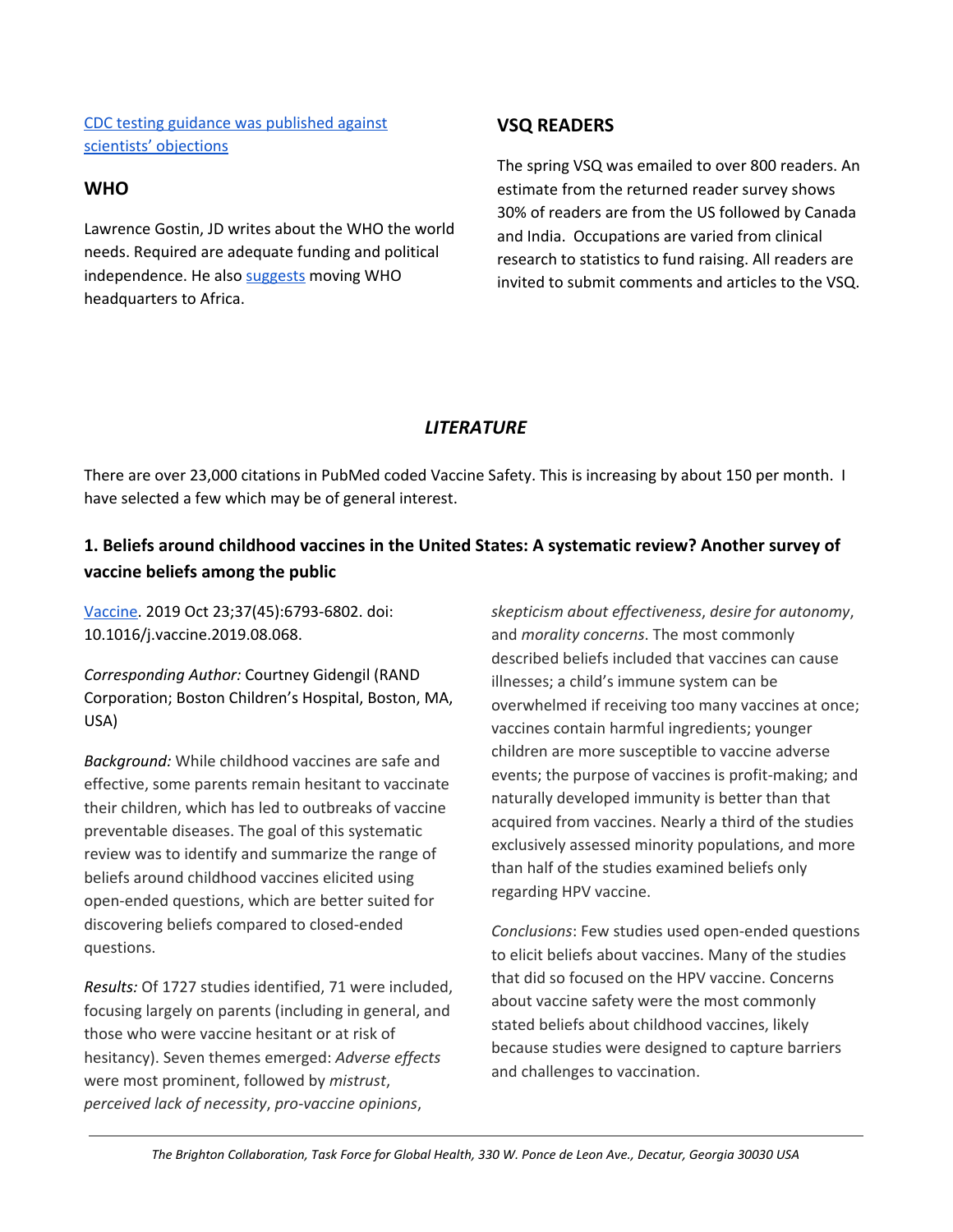## **2. Determinants of vaccine hesitancy in Switzerland: study protocol of a mixed-methods national research programme. A review of vaccine hesitancy in another country, Switzerzerland**

BMJ [Open.](http://bmjopen.bmj.com/cgi/pmidlookup?view=long&pmid=31678955) 2019 Nov 2; 9(11):e032218. doi: 10.1136/bmjopen-2019-032218.

## *Corresponding Author*: Philip E. Tarr (University of Basel, Basel, Switzerland)

*Methods and analysis*: Our transdisciplinary team employs a sequential exploratory mixed-methods study design. We have established a network of more than 150 medical providers across Switzerland, including more than 40 CAM practitioners. For the qualitative component, we conduct interviews with parents, youth, and biomedical and CAM providers and observations of vaccination consultations and school vaccination information sessions. For the quantitative component, a sample of 1350 parents of young children and 722 young adults (15–26 years) and their medical providers respond to questionnaires. We measure vaccine hesitancy with the Parent Attitudes about Childhood Vaccines 15-item survey and review vaccination certificates to assess vaccination status. We administer additional questions based on findings from qualitative research, addressing communication with medical providers, vaccine information sources and perceptions of risk control vis-à-vis vaccine-preventable diseases. The questionnaires capture sociodemographics, political views, religion and spirituality, and moral foundations.

## **3. The MMR Vaccine and Autism. The most recent rereview of this issue.**

[Annu](https://www.annualreviews.org/doi/10.1146/annurev-virology-092818-015515?url_ver=Z39.88-2003&rfr_id=ori%3Arid%3Acrossref.org&rfr_dat=cr_pub++0pubmed) Rev Virol. 2019 Sep 29;6(1):585-600. doi: 10.1146/annurev-virology-092818-015515. Epub 2019 Apr 15.

*Corresponding Author:* Frank DeStefano (Centers for Disease Control and Prevention, Atlanta, GA, USA)

A report published in 1998, but subsequently retracted by the journal, suggested that measles, mumps, and rubella (MMR) vaccine causes autism. However, autism is a neurodevelopmental condition that has a strong genetic component with genesis before one year of age, when MMR vaccine is typically administered. Several epidemiologic studies have not found an association between MMR

vaccination and autism, including a study that found that MMR vaccine was not associated with an increased risk of autism even among high-risk children whose older siblings had autism. Despite strong evidence of its safety, some parents are still hesitant to accept MMR vaccination of their children. Decreasing acceptance of MMR vaccination has led to outbreaks or resurgence of measles. Health-care providers have a vital role in maintaining confidence in vaccination and preventing suffering, disability, and death from measles and other vaccine-preventable diseases.

## **4. Vaccine safety in infants and children: A report by and for a highly trusted group, nurses.**

[Nursing](https://journals.lww.com/nursing/Abstract/2019/12000/Vaccine_safety_in_infants_and_children.12.aspx). 2019 Dec;49(12):42-49. doi: 10.1097/01.NURSE.0000604724.58449.ad.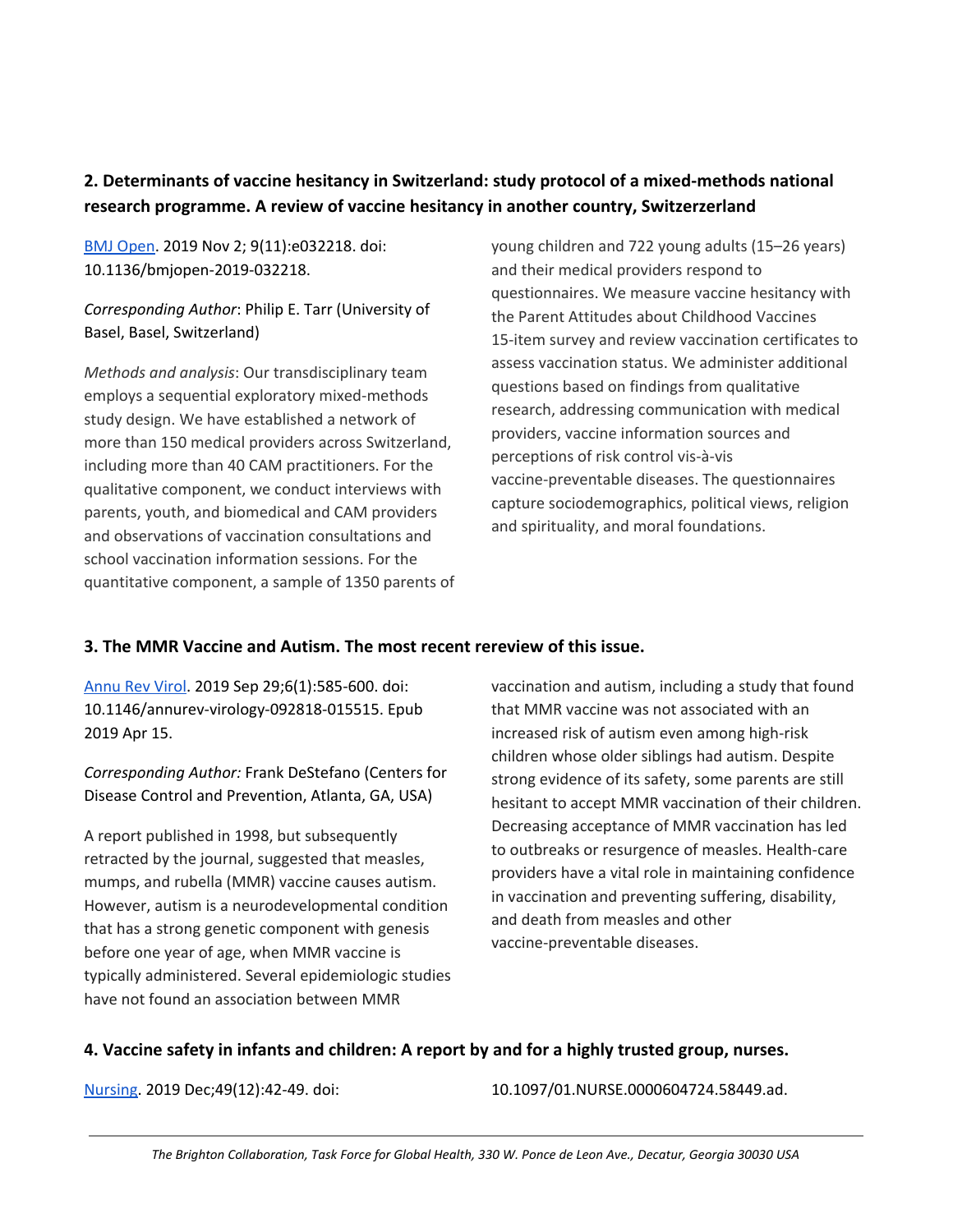*Corresponding Author*: Paula Barbel (College at Brockport, State University of New York)

Immunization is crucial to maintaining public health.

5. Vaccine hesitancy: Not a new phenomenon, but a new threat. A review of an old phenomenon to today

J Am Assoc Nurse Pract. 2019 Nov; 31(11):624-626. doi: 10.1097/JXX.0000000000000342.

*Corresponding Author*: Mary Koslap-Petraco (Stony Brook University School of Nursing, NY, USA)

Vaccines have been recognized as one of the top 10 public health achievements of the 20th century. In 1998, a study on the connection between measles, mumps, rubella vaccine and autism was published by the now discredited Andrew Wakefield. That study was retracted in 2010, but the damage was already done. The purpose of this article is to review the history of vaccine hesitancy and discuss a successful paradigm for speaking with vaccine-hesitant parents. Discussion of immunizations related to public health law and religious exemptions will also be reviewed.

This article addresses the benefits of childhood vaccinations and educates parents on the myths

surrounding possible adverse reactions.

## **New Brighton Collaboration Publications**

In the recently launched website, newly published Brighton Collaboration articles and tools will be posted in **[English](https://brightoncollaboration.us/category/pubs-tools/english/)** and some in Chinese, Spanish, French or Portugese.

A couple of notable recent publications are:

- [Standardized](https://brightoncollaboration.us/protein-template/) Template for Collection of Key Information for [Benefit-Risk](https://brightoncollaboration.us/protein-template/) Assessment of Protein [Vaccines](https://brightoncollaboration.us/protein-template/)
- [Sensorineural](https://brightoncollaboration.us/snhl/) Hearing Loss (SNHL) as an Adverse Event Following [Immunization](https://brightoncollaboration.us/snhl/) (AEFI): Case Definition & Guidelines for Data [Collection,](https://brightoncollaboration.us/snhl/) Analysis, and Presentation of [Immunization](https://brightoncollaboration.us/snhl/) Safety [Data](https://brightoncollaboration.us/snhl/)

## **NEW NEWS...**

- Don't rush to deploy [COVID-19](https://www-nature-com.proxy.library.emory.edu/articles/d41586-020-00751-9) vaccines and drugs without sufficient safety [guarantees](https://www-nature-com.proxy.library.emory.edu/articles/d41586-020-00751-9)
- Safety, tolerability, and [immunogenicity](https://pubmed.ncbi.nlm.nih.gov/32450106/) of a [recombinant](https://pubmed.ncbi.nlm.nih.gov/32450106/) adenovirus type-5 vectored COVID-19 vaccine: a [dose-escalation,](https://pubmed.ncbi.nlm.nih.gov/32450106/) open-label, [non-randomized,](https://pubmed.ncbi.nlm.nih.gov/32450106/) first-in-human trial
- The potential danger of [suboptimal](https://pubmed.ncbi.nlm.nih.gov/32317716/) antibody [responses](https://pubmed.ncbi.nlm.nih.gov/32317716/) in COVID-19
- [COVID-19](https://www.statnews.com/2020/06/26/covid-19-vaccine-trials-must-include-black-and-latinx-participants/) vaccine research must involve Black and Latinx [participants](https://www.statnews.com/2020/06/26/covid-19-vaccine-trials-must-include-black-and-latinx-participants/)
- Study raises concerns for [pregnant](https://www.nytimes.com/2020/06/24/health/coronavirus-pregnancy.html) women with the [coronavirus](https://www.nytimes.com/2020/06/24/health/coronavirus-pregnancy.html)
- [Mitochondrial](https://www.mitofit.org/images/4/46/Gnaiger_2019_MitoFit_Preprint_Arch_doi_10.26124_mitofit_190001.pdf) respiratory states and rates (Gnaiger, E., Varrichio, F., et al, 2019)

## *Articles and Comments to the VSQ are welcomed and invited.*

The VSQ is produced by volunteers. But there are unavoidable expenses for office supplies etc. If you would *like to help financially with the VSQ, click [here](https://brightoncollaboration.us/donate/) and accept our thanks.*

> **We would like to have a series of groups that work on vaccines, vaccine safety. What have you done? What are you doing? What would you like to do?**